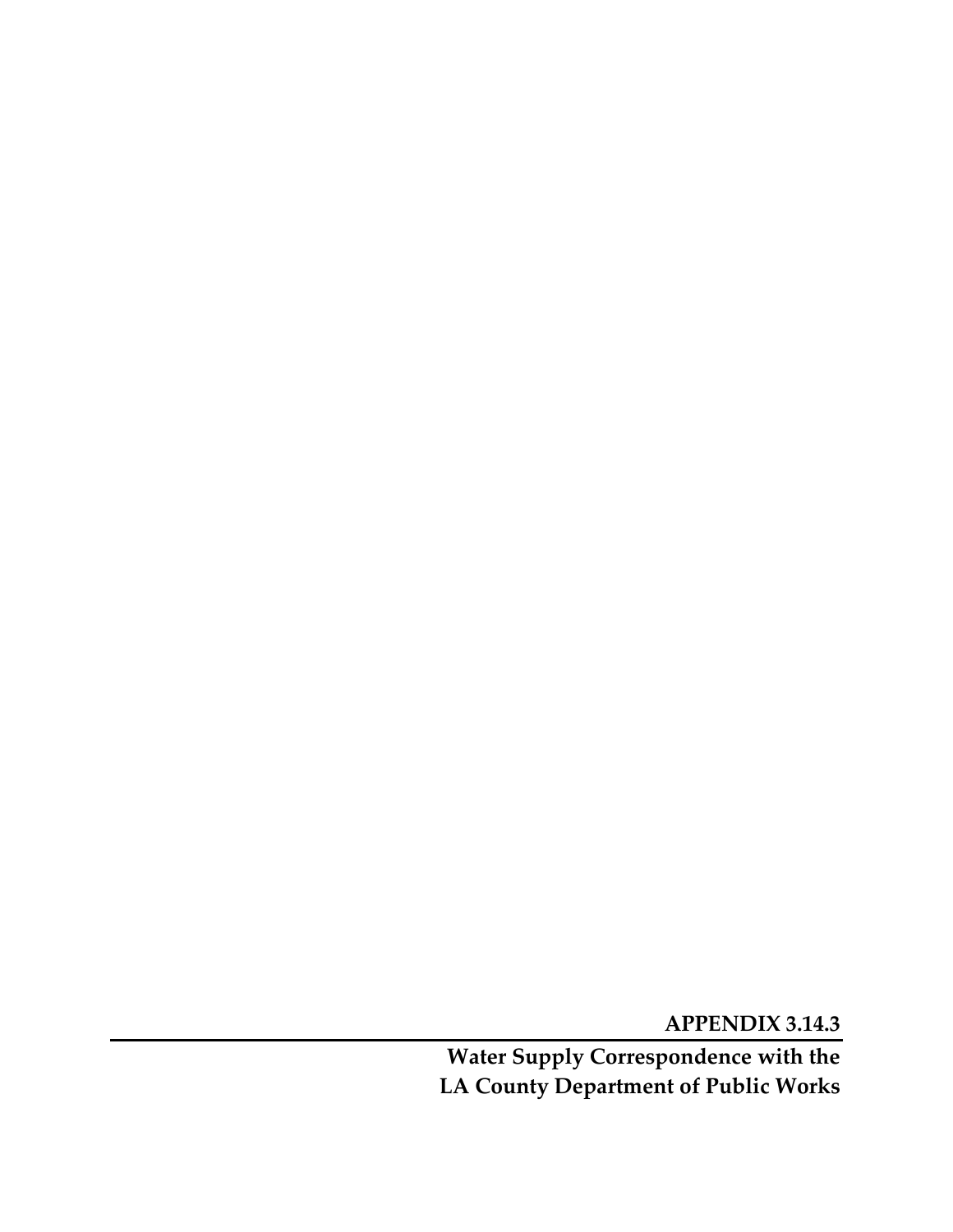| From:    | Gindi, Ramy <rgindi@dpw.lacounty.gov></rgindi@dpw.lacounty.gov> |
|----------|-----------------------------------------------------------------|
| Sent:    | Wednesday, April 09, 2014 9:07 AM                               |
| To:      | Kathleen King                                                   |
| Subject: | RE: EIR for Proposed Project in Malibu                          |

Good morning Ms. King,

District 29 is supplied by a 30-inch diameter transmission main line runs along the coastline, with several distribution pipelines running northward into the canyons. The supply to Topanga is delivered through the Topanga Beach pump station which pumps from the transmission main and supplies water to Topanga. Several other pump stations transport Topanga supply water to the higher zones. Similarly, for the Malibu system, water is pumped at several locations from the main transmission pipeline into canyons. The Malibu Beach Pump Station, an in-line pump station, maintains pressure in the western half of the transmission main line.

The Project fronts a 12-inch water main along Civic Center Way and a 10-inch main along Cross Creek Road. The Project is located near an existing water main currently owned and operated by DISTRICT 29, and is situated in an area that lacks sufficient infrastructure, and other such necessary facilities such as storage tanks, pumps, and piping, for DISTRICT 29 to provide the customary level of water service for fire-fighting purposes and/or domestic use for the Project. As a condition to obtain water service, under the rules and regulations of DISTRICT 29 the Project proponent agreed to participate financially in the design and construction of approximately 5,000 feet of 12-inch water main, pump station upgrades, a regulating station, and an approximately 800,000-gallon water storage tank to provide water service to DISTRICT 29 including the Project.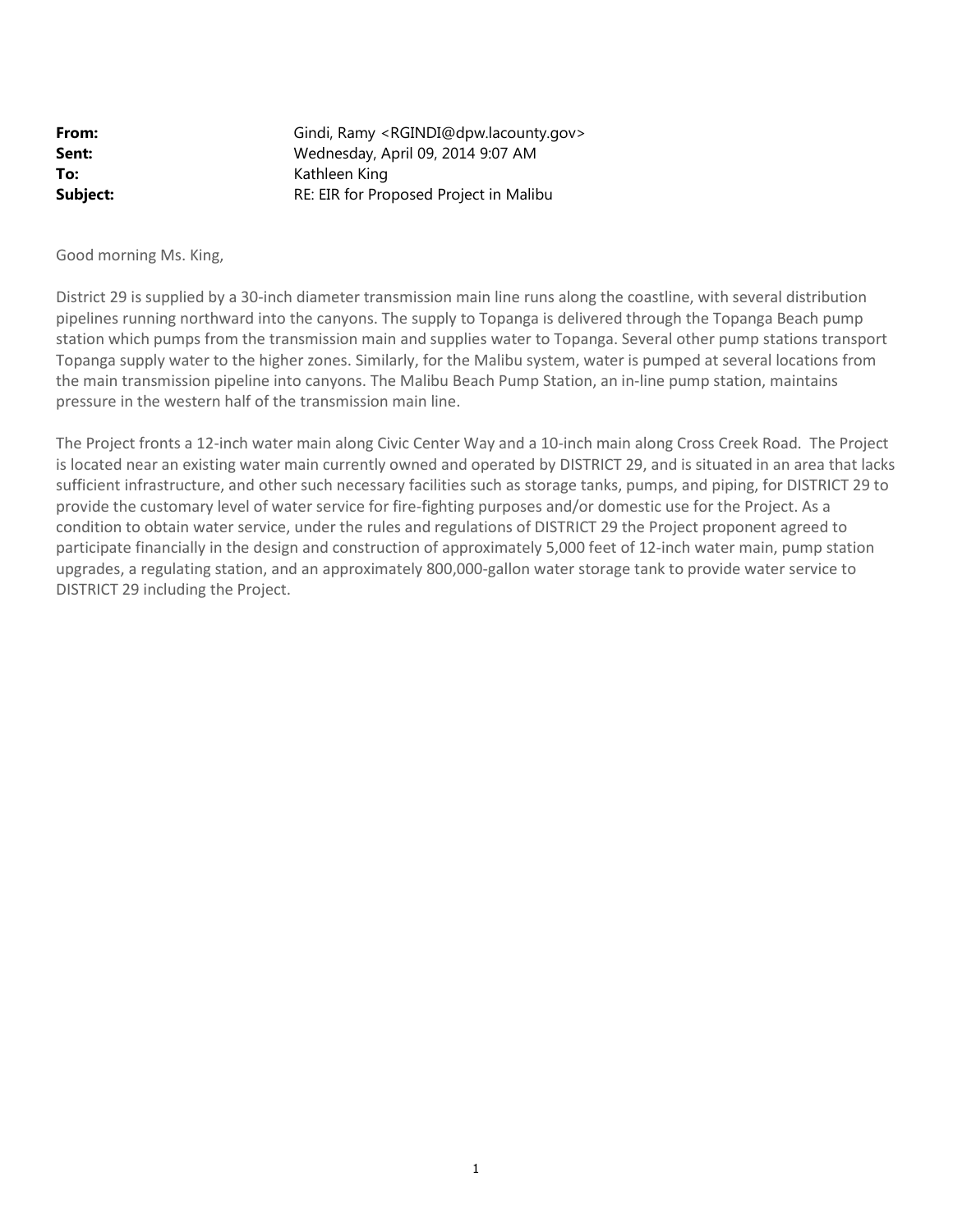# Water Duty Factors per Land use Category - Malibu

| Land use Type - City of Malibu        | Water Duty Factor | <b>Units</b> |
|---------------------------------------|-------------------|--------------|
| CC - Community Commercial             | 900               | gpd/acre     |
| CG - Commercial General               | 900               | gpd/acre     |
| CN - Commercial Neighborhood          | 900               | gpd/acre     |
| CV-1 - Commercial Visitor Serving 1   | 900               | gpd/acre     |
| CV-2 - Commercial Visitor Serving 2   | 900               | gpd/acre     |
| I -Institutional                      | 700               | gpd/acre     |
| MF - Multifamily Residential (6du/ac) | 200               | gpd/du       |
| MFBF - Multifamily Beach Front        | 1,300             | gpd/acre     |
| PD - Planned Development              | 2,000             | gpd/acre     |
| RR1 Rural residential (1 du/1 ac)     | 900               | gpd/du       |
| RR2 Rural residential (1 du/2 ac)     | 1,200             | gpd/du       |
| RR5 - Rural residential (1 du/5 ac)   | 2.000             | gpd/du       |
| RR10 Rural residential (1 du/10 ac)   | 2.200             | gpd/du       |
| RR20 Rural residential (1 du/20 ac)   | 7,400             | gpd/du       |
| RR40 Rural residential (1 du/40 ac)   | 12,900            | gpd/du       |
| SFL - Single family Low (2 du/ac)     | 600               | gpd/du       |
| SFM - Single Family Medium (4 du/ac)  | 400               | gpd/du       |
| TCO - Town Center Overlay             | 2,000             | gpd/acre     |
| CC ESHA                               | 900               | gpd/acre     |
| CN ESHA                               | 900               | gpd/acre     |
| <b>I ESHA</b>                         | 700               | gpd/acre     |
| MF ESHA                               | 200               | gpd/du       |
| RR1 ESHA                              | 900               | gpd/du       |
| RR10 ESHA                             | 1,200             | gpd/du       |
| RR2 ESHA                              | 1,200             | gpd/du       |
| RR20 ESHA                             | 1,200             | gpd/du       |
| RR40 ESHA                             | 1,200             | gpd/du       |
| RR5 ESHA                              | 1,200             | gpd/du       |
| SFL ESHA                              | 600               | gpd/du       |
| <b>SFM ESHA</b>                       | 400               | gpd/du       |

Please let me know if you have additional questions, Thank you, Ramy Gindi Los Angeles County Waterworks Districts (626) 300-3349 (626) 300-3385 Fax

CONFIDENTIALITY NOTICE: This email message, including any attachments, from the Department of Public Works is intended for the official and confidential use of the recipients to whom it is addressed. It contains information that may be confidential, privileged, attorney work product, or otherwise exempted from disclosure under applicable law. If you have received this message in error, be advised that any review, disclosure, use, dissemination, distribution, or reproduction of this message or its contents is strictly prohibited. Please notify the sender of this email immediately by reply email that you have received this message in error, and immediately destroy this message, including any attachments. Thank you in advance for your cooperation.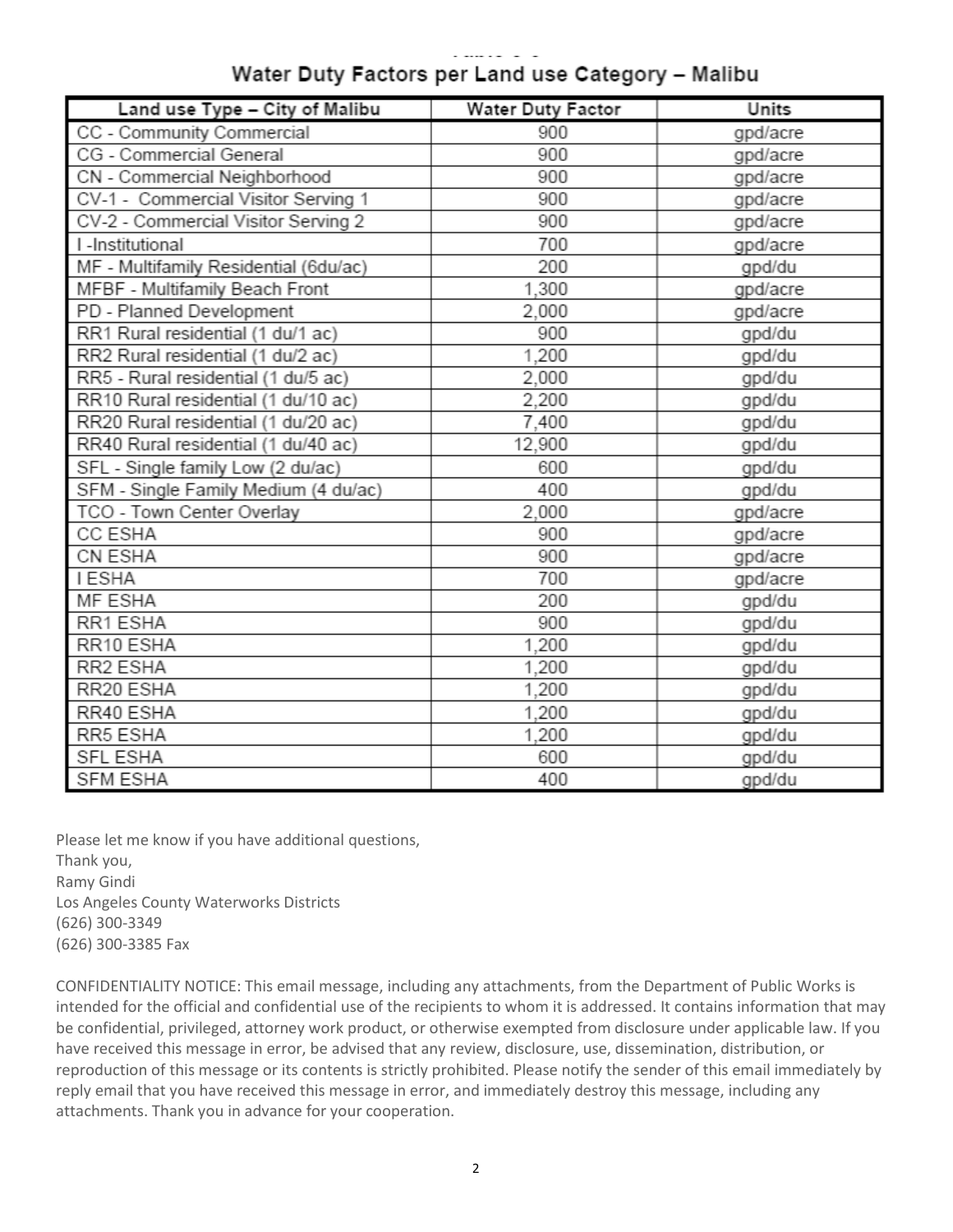**From:** Kathleen King [mailto:KKing@impactsciences.com] **Sent:** Thursday, April 03, 2014 8:09 AM **To:** Gindi, Ramy **Subject:** RE: EIR for Proposed Project in Malibu

Great- thanks.

**From:** Gindi, Ramy [mailto:RGINDI@dpw.lacounty.gov] **Sent:** Thursday, April 03, 2014 8:03 AM **To:** Kathleen King **Subject:** RE: EIR for Proposed Project in Malibu

Good morning Ms. King,

I won't be to respond to the questions this week. I will respond by early next week.

Thank you, Ramy.

> **From:** Kathleen King [mailto:KKing@impactsciences.com] **Sent:** Monday, March 31, 2014 8:31 AM **To:** Gindi, Ramy **Subject:** FW: EIR for Proposed Project in Malibu

Good Morning Mr. Gindi-

I wanted to check in with you and see if you might be able to answer the questions below by the end of this week? Thank you again for your help and please feel free to contact me if you have any questions.

Best,

Kathleen King Staff Planner Impact Sciences, Inc. 638 E. Colorado Blvd, Suite 301 Pasadena, CA 91101 (626) 564-1500 kking@impactsciences.com

**From:** Kathleen King **Sent:** Thursday, March 20, 2014 4:16 PM **To:** 'Gindi, Ramy' **Subject:** RE: EIR for Proposed Project in Malibu

Mr. Gindi,

Thank you again for the information. I did confirm with our project manager that AMEC Earth and Environmental is no longer working on the project and unfortunately we do not have the information which you had provided to them. We do have a copy of the participation agreement and will serve letter which we have used to gather a portion of the information we plan on including in the EIR. I have made some notes (in red below) regarding information I came across in the WWD 29 Master Plan which you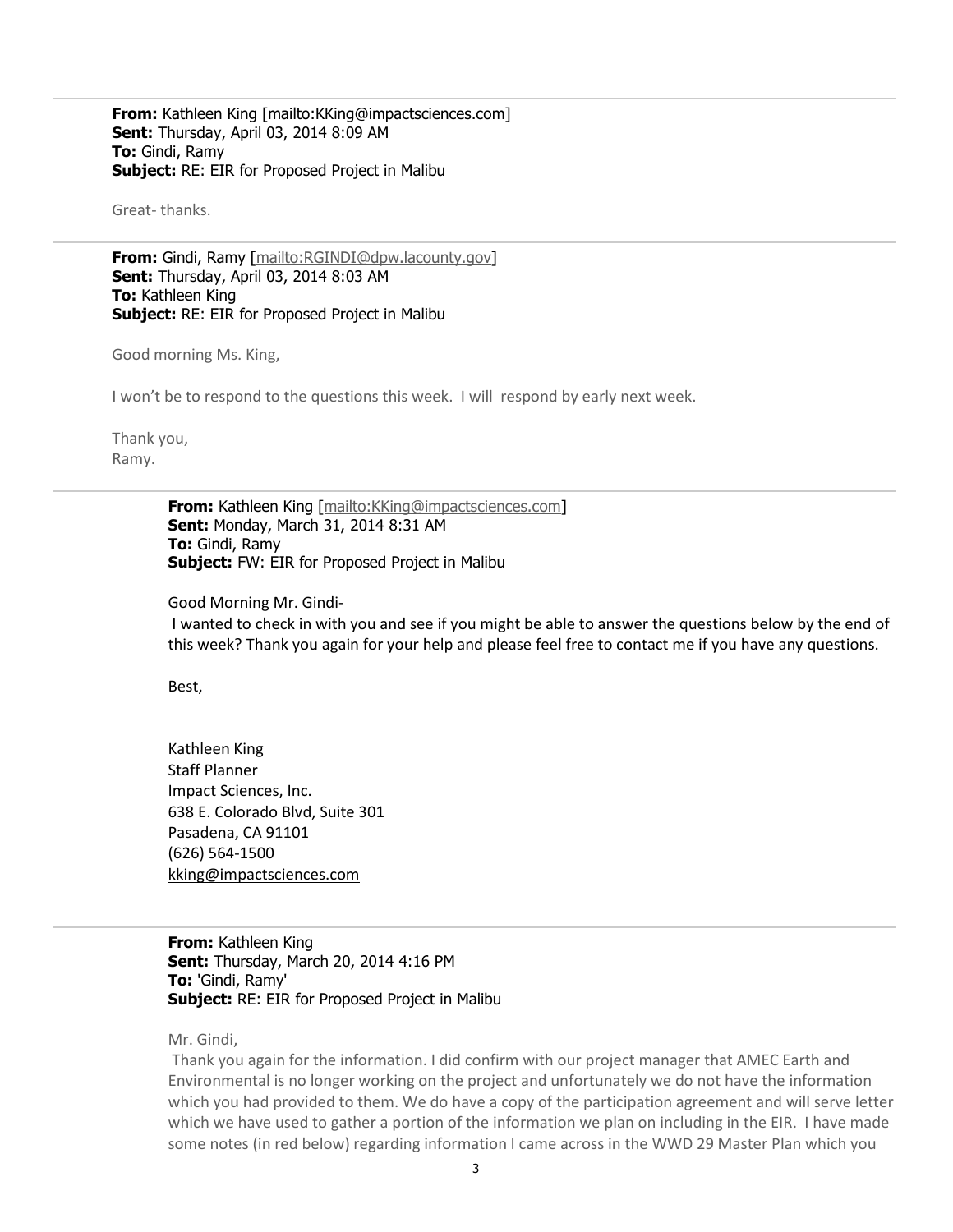had emailed me earlier, but did still have some questions which are included below. Thank you again for your help and please feel free to contact me if you have any questions.

Best,

Kathleen

## **Project Information:**

Located at 23401 Civic Center Way in the City Malibu at the intersection of Civic Center Way and Cross Creek Rd

- 38,425 square foot commercial property consisting of five separate buildings on a 5.88 acre site
- **Project components**
	- o Whole Foods: 24,549 sq/ft
		- Building 1: 3,015 sq/ft (general commercial uses)
	- o Building 2: 3,086 sq/ft (general commercial uses)
	- o Building 3: 3,592 sq/ft (general commercial uses)
	- o Building 4: 4,183 sq/ft (general commercial uses)

#### o Landscaping:

| o On-grade landscaping | $\circ$ 32,849 square feet |
|------------------------|----------------------------|
| o Tree canopy          | $\circ$ 48,492 square feet |
| Green walls            | $\circ$ 22,000 square feet |

o And 4,500 square feet of landscape in the City's right of way.

## **Information needed:**

- Does the proposed project site has water mains beneath Civic Center Way and Cross Creek Road, ranging in size from six inches to twelve inches- any other existing water infrastructure that should be included when describing the project site? (I did not come across specific information regarding this question in WWD 29 master plan)
- Is water for the project site stored at the Sunset Mesa Reservoir, if not can you please provide information on where water for the City is stored?
- What was the volume of water sold to WWD No. 29 in 2013 (or the most recent year for which data is available)?
- How much of this water was distributed to uses within Malibu? (I saw in the District 20 Master Plan document that Table 3.1 Historical Annual Purchased Portable Water, Imported water from WBMWD in the year 2010 was 6,874 afy. The footnote in the table says, "The water supplied to Marina Del Rey is subtracted from the total flow at WB-26 connection to calculate the annual purchased number for District 29." Would this then represent how much water was distributed to the City of Malibu in 2010?)
- Can you provide a generation factor for water consumption for the following uses so that we can project the amount of water which will be consumed by the project and related proposed projects:
	- o The project (uses listed above)
	- o Single-family
	- o Condominium/Townhomes
	- o Restaurant
	- o Hotel
	- o Commercial/Office
	- o Commercial/Retail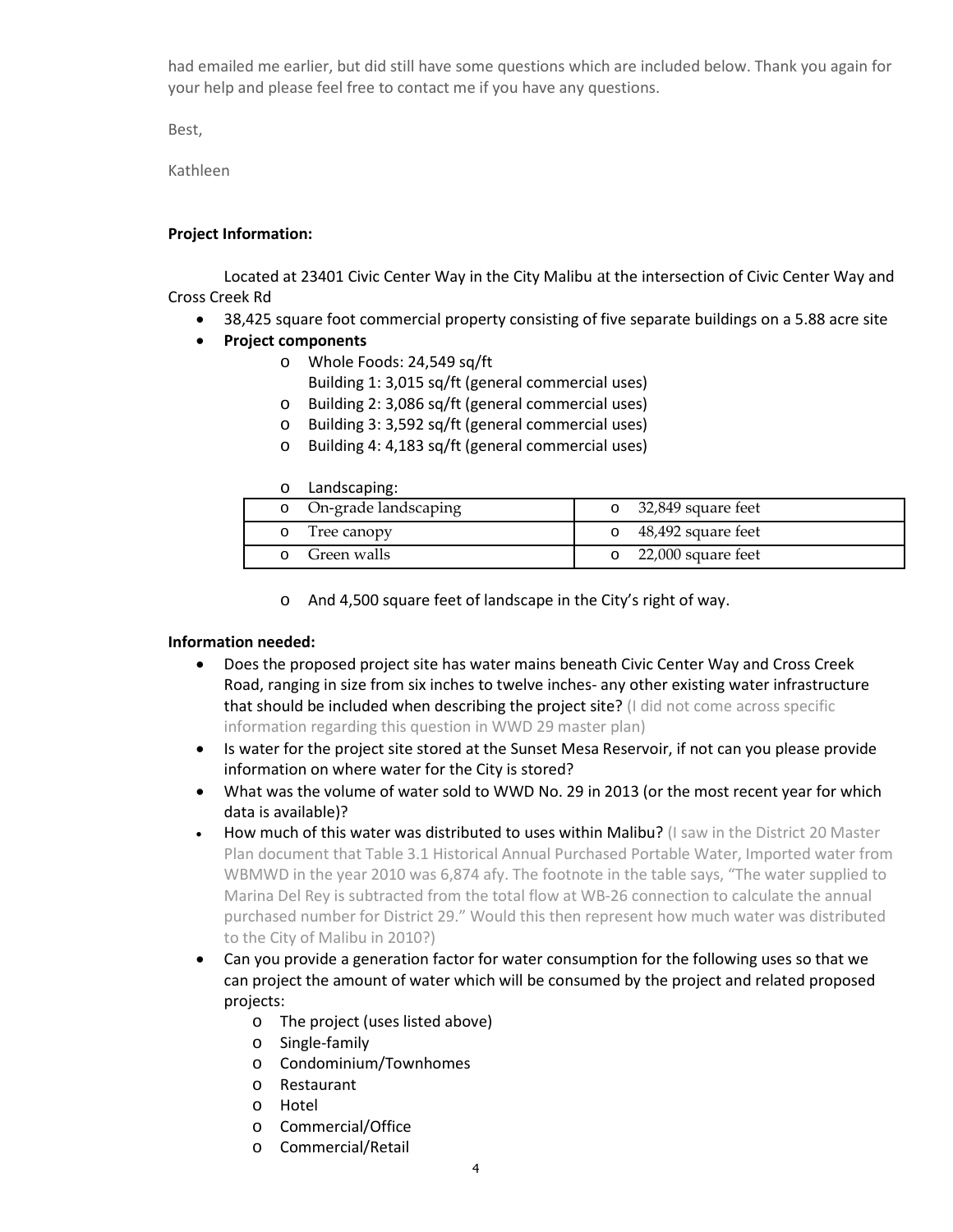- o Regional Shopping Center
- o High School
- o Satellite Junior College Campus
- o Fire Station

**From:** Gindi, Ramy [mailto:RGINDI@dpw.lacounty.gov] **Sent:** Wednesday, March 19, 2014 3:56 PM **To:** Kathleen King **Subject:** RE: EIR for Proposed Project in Malibu

Good afternoon Kathleen,

Please see responses to your questions below. I've also received a list of questions which you directed to Mr. Jonathon King of our Malibu office. Most of these questions were answered back in 2011 for Dan Gira, AMEC Earth and Environmental. Additionally, the applicant has signed a participation agreement with the District and has received a will-serve letter (both will help address your questions).

Thank you, Ramy Gindi Los Angeles County Waterworks District (626) 300-3349 (626) 300-3385 Fax

> **From:** Kathleen King [mailto:KKing@impactsciences.com] **Sent:** Wednesday, March 12, 2014 10:08 AM **To:** Gindi, Ramy **Subject:** EIR for Proposed Project in Malibu

#### Good Morning Mr. Gindi,

I had spoken with you a couple months ago regarding and EIR we are working on for a project in Los Angeles County. We recently started working on a separate project in the City of Malibu at the intersection of Civic Center Way and Cross Creek Road, which I believe is serviced by Waterworks District 29. Can you please confirm if the information below is correct. Please feel free to contact me if you have any questions.

- Water infrastructure serving the Project Site is maintained by the Los Angeles County Department of Public Works, Waterworks District 29. Correct
- The City of Malibu receives water through a 30-inch water main running along Pacific Coast Highway and smaller water mains beneath Civic Center Way and Cross Creek Road. These mains range in size from six inches to twelve inches. Smaller mains branching off of these mains range from four inches to eight inches. Please see link for District 29 details http://dpw.lacounty.gov/wwd/web/Documents/Executive%20Summary.pdf
- There are no water mains, groundwater pumping wells, or water storage systems at or near the project site. Please refer to the participation agreement – "..the PROPERTY is located near an existing water main currently owned and operated by DISTRICT 29…"